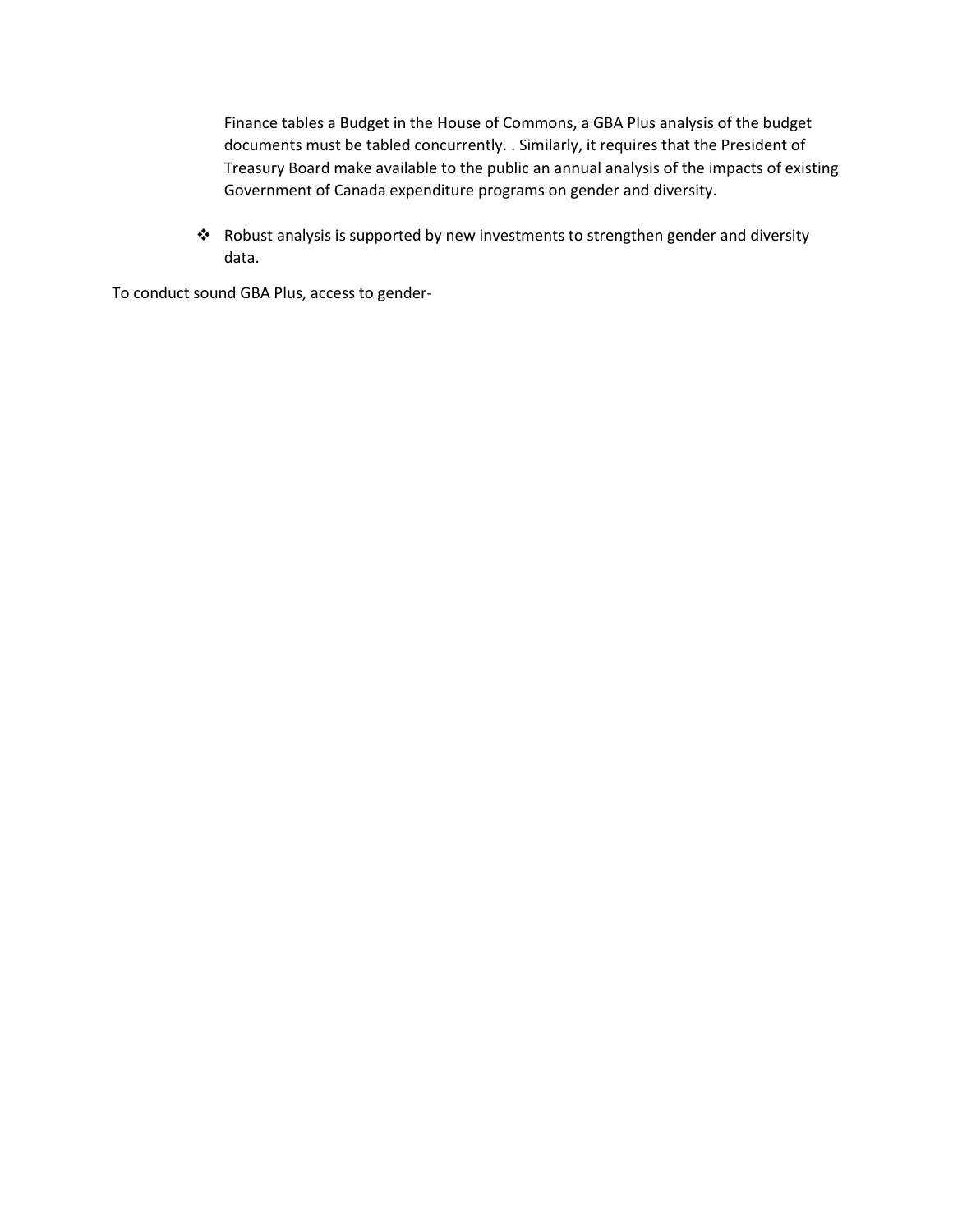#### Centre for Gender, Diversity and Inclusion Statistics (The Centre)

As part of the [2018 Federal Budget,](https://www.budget.gc.ca/2018/docs/plan/chap-01-en.html) the Government of Canada proposed \$6.7 million over five years, starting in 2018–19, and \$0.6 million per year ongoing, for Statistics Canada to create a new Centre for Gender, Diversity and Inclusion Statistics. The Centre was officially launched in May 2019.

> "*Statistics Canada is proud to respond to Canadians' information needs, in partnership with other departments, with the Centre for Gender, Diversity and Inclusion Statistics. Information produced through the Centre offers insights that will bring real benefits and value for Canadians.*" – Anil Arora, Chief Statistician of Canada

#### The Centre's mandate

Located within Diversity and Sociocultural Statistics, the Centre for Gender, Diversity and Inclusion Statistics aims to address important gaps in the availability of data and analysis related to gender, age, sexual orientation, disability, ethnocultural characteristics and other intersecting identities. Building upon Statistics Canada's expertise, the Centre is enriching Canadians' understanding of social, economic and financial issues and how these differently affect various gender and diverse groups.

Specifically, the Centre's goals and objectives include:

#### *Reporting to Canadians about the state and progress of gender, diversity and inclusion in Canada by:*

- ❖ Tracking, (dis)aggregating and disseminating relevant data through the new Gender, Diversity and Inclusion Statistics hub and supporting evidence-based analysis and policy development;
- ❖ Producing new analytical products and innovative visual tools;
- ❖ Providing insights on important issues faced by different gender and diversity groups.

*Generating new information to increase knowledge, develop new concepts and measures to address intersecting characteristics by:*

- ❖ Increasing new knowledge on gender, diversity and other intersecting identities;
- ❖ Identifying data gaps for more inclusive data ;
- ❖ Developing new concepts and measures to address identified data gaps;
- ❖ Using leading edge methods and techniques to link or integrate data from various sources.

#### *Building statistical capacity to increase knowledge of gender, diversity, inclusion and GBA Plus by:*

- ❖ Establishing partnerships to build and enhance statistical knowledge and literacy on GBA Plus, diversity and inclusion;
- ❖ Developing, sharing and advising on standards and best practices for measuring concepts related to gender, diversity and inclusion.

Some of the Centre's accomplishments include:

❖ Launch of the Gender, Diversity and Inclusion Statistics Hub in September 2018[. The Hub](https://www.statcan.gc.ca/gender-diversity-inclusion) provides easy access to Statistics Canada data, research and other products related to gender, diversity and inclusion in one convenient location;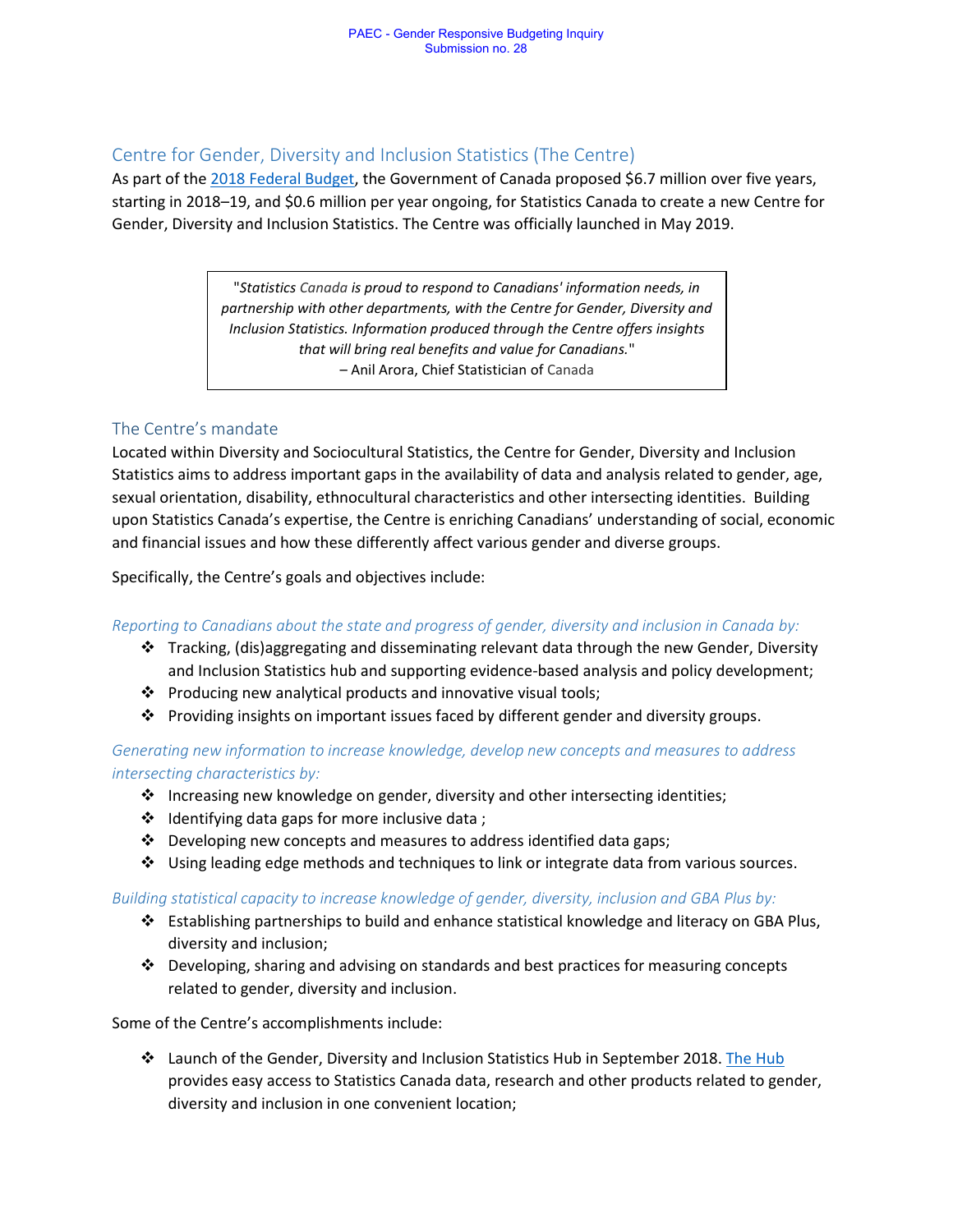- $\clubsuit$  Publication of a conceptual and methodological overview of the Gender Pay Gap<sup>2</sup> to inform the development of international standards for its measurement and increase literacy about the meaning and interpretation of the pay gap;
- ❖ Publication of several analytical articles that provide insights on diverse groups of people, such as: Vulnerabilities related to COVID-19 among LGBTQ2+ Canadians<sup>3</sup>;
- ❖ Using different methods and techniques to integrate data from various sources, such as: *Diversity Among Board Directors and Officers: Exploratory Estimates on Family, Work and Income*<sup>4</sup> ;
- ❖ Developing statistical standards fo[r gender of a person](https://www23.statcan.gc.ca/imdb/p3Var.pl?Function=DEC&Id=410445) and [sexual diversity.](https://www.statcan.gc.ca/en/concepts/consult-variables/gender)

### Gender, Diversity and Inclusion Statistics Hub

[The Hub](https://www.statcan.gc.ca/gender-diversity-inclusion) was created to respond to the Centre's first goal, allowing Statistics Canada to report to Canadians. The hub provides easy access to data, research and other products related to gender, diversity and inclusion. The Hub is also responsible for housing data tables in support of the Gender Results Framework.



Furthermore, the Hub is evergreen. New products related to gender, diversity and inclusion are featured every week. New topics, such as information on the impacts of the COVID-19 pandemic on diverse populations were also added and updated regularly. Further improvements are also forthcoming to increase ease of access to intersectional analysis, disaggregated data and innovative visual tools.

It is the comprehensive source for all Statistics Canada data and analysis on the topics of gender and diversity.

# 5. Gender Results Framework

The Government of Canada has demonstrated its commitment to advancing gender equality through numerous and significant investments in key programs, policies and initiatives. Th[e Gender Results](https://women-gender-equality.canada.ca/en/gender-results-framework.html)  [Framework](https://women-gender-equality.canada.ca/en/gender-results-framework.html) (GRF) is one such initiative. Introduced in Budget 2018, the GRF represents the Government of Canada's vision for gender equality, highlighting key issues that matter most. It is a whole-ofgovernment tool designed to:

- ❖ track how Canada is currently performing;
- ❖ define what is needed to achieve greater equality; and,
- ❖ determine how progress is measured.

The GRF was designed through collaborative efforts between Statistics Canada, the Department of Finance Canada, Department for Women and Gender Equality (WaGE), Global Affairs Canada (GAC) and others. A suite of 43 indicators were identified where change is required to advance gender equality. As mentioned above, these span across six key areas: education and skills development; economic

<sup>2</sup> [Measuring and Analyzing the Gender Pay Gap: A Conceptual and Methodological Overview \(statcan.gc.ca\)](https://www150.statcan.gc.ca/n1/pub/45-20-0002/452000022019001-eng.htm)

<sup>&</sup>lt;sup>3</sup> [Vulnerabilities related to COVID-19 among LGBTQ2+ Canadians](https://www150.statcan.gc.ca/n1/pub/45-28-0001/2020001/article/00075-eng.htm)

<sup>4</sup> [Diversity Among Board Directors and Officers: Exploratory Estimates on Family, Work and Income](https://www150.statcan.gc.ca/n1/pub/11f0019m/11f0019m2021005-eng.htm)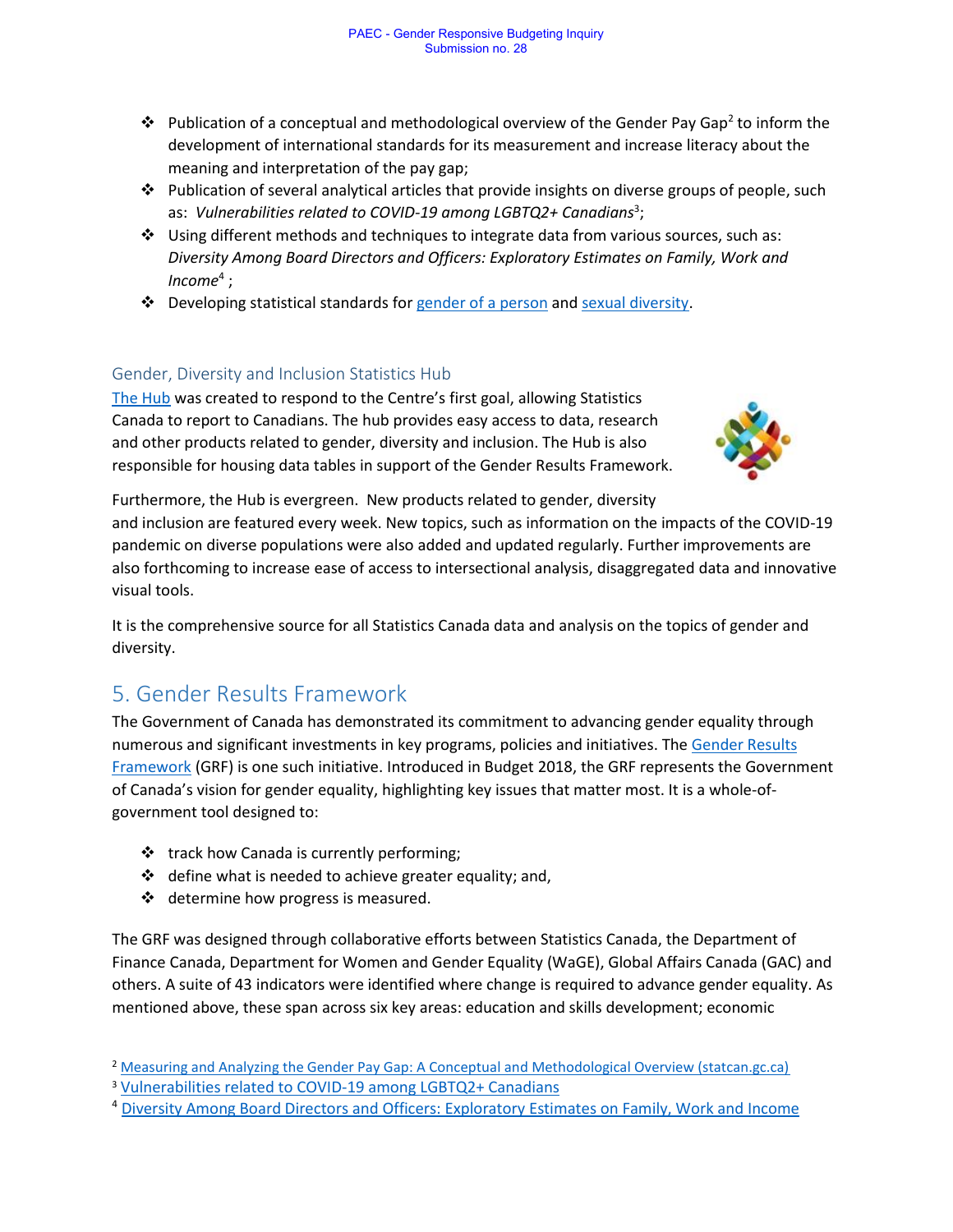participation and prosperity; leadership and democratic participation; gender-based violence and access to justice; poverty reduction, health and well-being; and, gender equality around the world. Many of the indicators align with other international frameworks such as the United Nation's Sustainable Development Goals. (A link to the Gender Results Framework placemat is provided in reference.)

Statistics Canada is committed to supporting the GRF and making the data available to support evidence-based policy development. As such, all indicators are published in one location for ease of access on th[e Gender, Diversity and Inclusion Statistics Hub.](http://www.statcan.gc.ca/gender-diversity-inclusion/)

## Views, insights and experiences collecting data for the Gender Results Framework and increasing access to gender and inclusion data

The Centre for Gender, Diversity and Inclusion Statistics is currently in Year 4 of implementation of the GRF. Of the 43 indicators, 36 are completed at least partially. That is, an indicator is published as a standalone registered product on the Gender, Diversity and Inclusion Statistics Hub. Understanding that producing tables for the Gender Results Framework is a large undertaking, the first milestone was to publish these indicators disaggregated by:

- Gender and/or sex
- Canada, province, territory
- Age group

In large part, Statistics Canada has many of these data in their already in their data holdings. Indicators stemming from flagship surveys, such as the Census of Population, the Labour Force Survey or the Vital Statistics Program were achieved with relative ease. For the remaining indicators yet to be published, more work is required.

#### New Statistical Standard for Gender of a person

In January 2018, Statistics Canada announced a new statistical standard for collecting and disseminating [sex at birth](https://www23.statcan.gc.ca/imdb/p3Var.pl?Function=DEC&Id=24101) and [gender](https://www23.statcan.gc.ca/imdb/p3Var.pl?Function=DEC&Id=410445). These concepts are strongly affected by ongoing social change and, as a result, are constantly evolving. As such, wording of the definition of gender has been modified in order to differentiate it from sex at birth, and certain category names and definitions in the classifications have been updated in October 2021.

The variable 'Gender of person' is expected to be used by most social statistics programs from Canada's statistical agency in accordance with the Treasury Board of Canada Secretariat's ["Policy Direction to](https://www.canada.ca/en/treasury-board-secretariat/corporate/reports/summary-modernizing-info-sex-gender.html)  [Modernize the Government of Canada's Sex and Gender Information Practices"](https://www.canada.ca/en/treasury-board-secretariat/corporate/reports/summary-modernizing-info-sex-gender.html) (2018). While, the variable 'Sex of a person' is to be used where information on sex at birth is needed, for example for some demographic and health indicators. It can be used in conjunction with the variable 'gender of person' to estimate the transgender population.

These two variables can also be used, together with the variable 'sexual orientation of person', to estimate the gender and sexual diversity populations, which are often represented by the LGBTQ2+ acronym (lesbian, gay, bisexual, transgender, queer, Two-Spirit or another identity of gender or sexual diversity). The Census of Population implemented the collection of both sex at birth and gender of a person for the first time in May of 2021.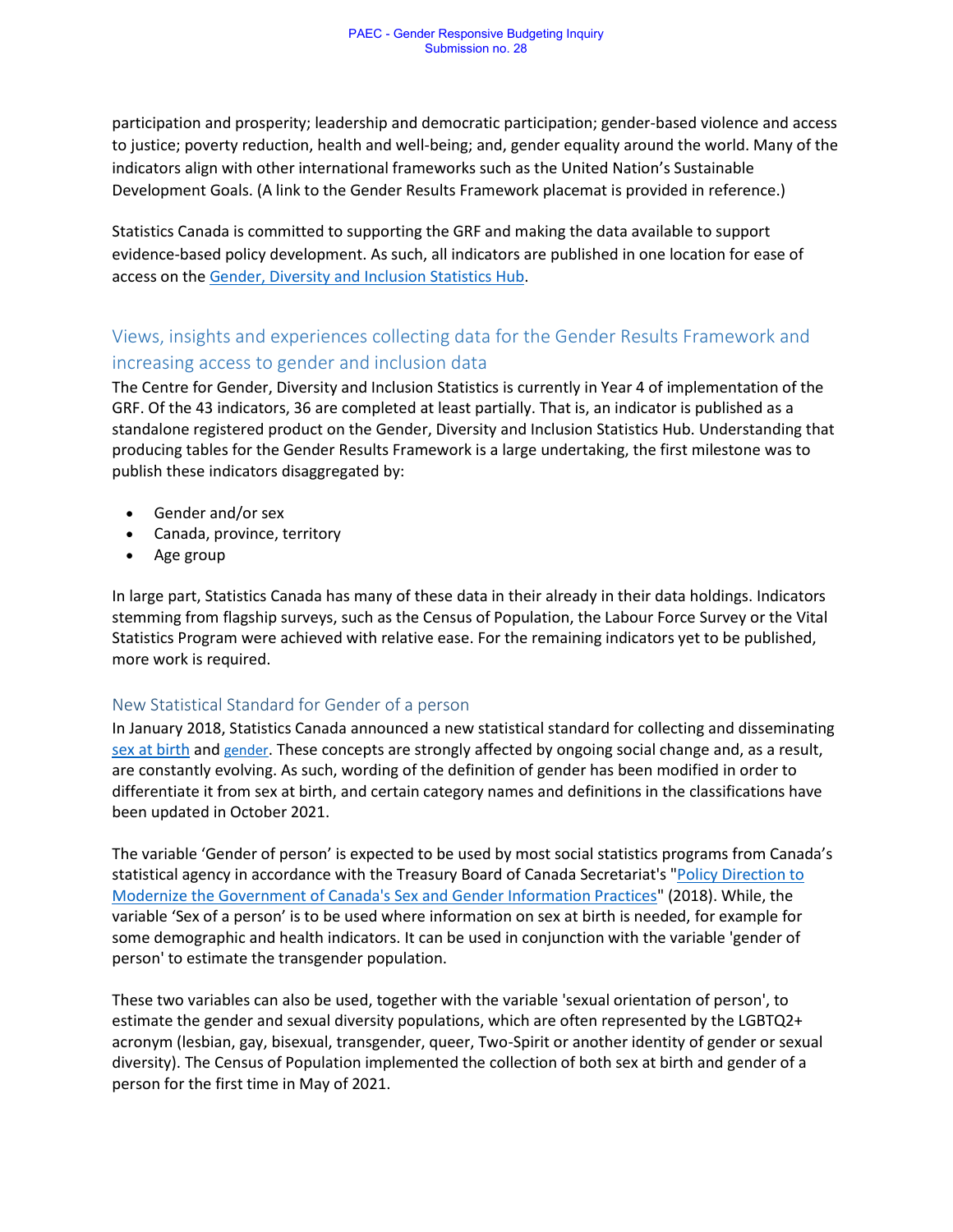As this new standard is being rolled out in social surveys, there may be instances where sex and gender are used interchangeably in Statistics Canada's data tables. However, this is becoming less and less prevalent with time. Gender Results Framework indicators will be updated progressively with each new cycle of data.

#### Administrative Data

Administrative data is defined information that is collected by other organizations and departments for their own purposes, and is sought, at the micro or aggregate level, by Statistics Canada in respect to the objects of the *[Statistics Act](https://laws-lois.justice.gc.ca/eng/acts/s-19/fulltext.html)*. Because of the nature of this type of data, it presents its own challenges.

For instance, definitions of key concepts may or may not align with the needs of the GRF; certain variables may not be collected (such as age and other sociodemographic characteristics); and, data quality issues are often observed due to inconsistent reporting. For these reasons, GRF indicators stemming from administrative data may not be as comprehensive. Where possible, the Centre partners with the data providers to improve their data holdings by providing data quality assessments and recommendations towards better data collection and quality.

#### Defining new concepts

Lastly, there are a few instances where Statistics Canada does not have the data holdings to support an indicator. Moreover, certain concepts lack of clarity in their definitions.

For example, there is an interest in measuring the concept of precarious employment as it relates to a certain financial vulnerability. In response to this, the GRF aims to measure: involuntary part-time work, low wages and temporary employment. However, these three dimensions, taken on their own, are not necessarily an indication of financial vulnerability. In this instance, the Center engages with other subject matter areas within Statistics Canada and other government departments to conduct the necessary research and feasibility assessment to respond to this particular need.

#### Next steps

Statistics Canada's reporting on the Gender Results Framework will continuously grow with time. New cycles of data will be released with the new gender standard; administrative data will incrementally improve; new administrative data will be acquired; and, emerging concepts will be accurately defined.

Additionally, the Centre's aim is to publish each indicator disaggregated by other identity characteristics (included below). At present time, this is not always possible due to availability and/or data quality. It is important to note that while the desired sociocultural variables may be collected by a survey program, the survey sample size or the quality of the administrative data source may limit the level of disaggregation possible for analysis or dissemination.

- Persons who are immigrants
- Persons who are designated as visible minorities
- Persons who are Indigenous
- Persons living with a disability, and
- Sexual orientation.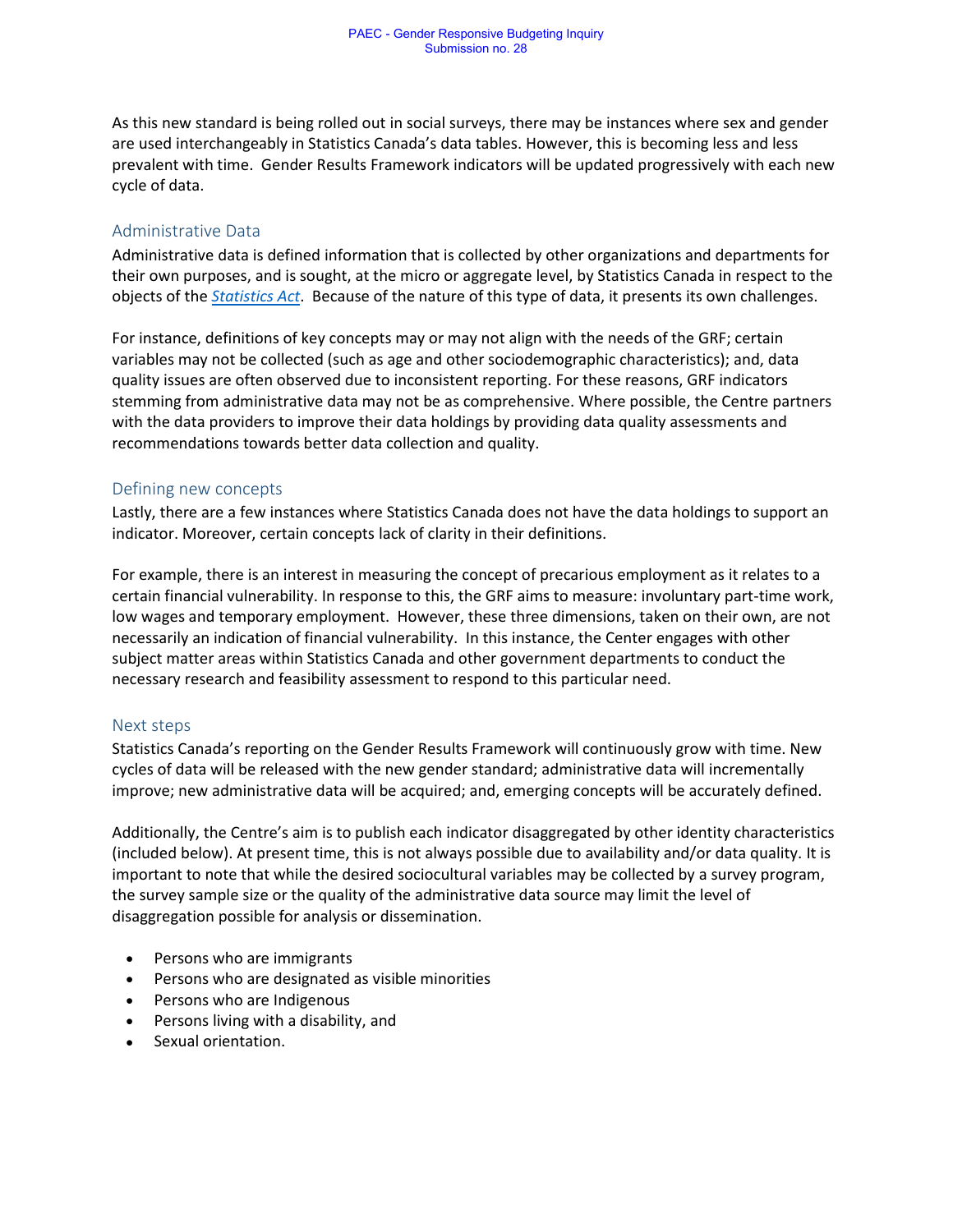Statistics Canada recognizes that this list is not exhaustive. Other characteristics can define one's identity such as language, marital status, parenthood, income status, level of education, home ownership and many others.

It is Statistics Canada's goal that its Disaggregated Data Action Plan will enable the disaggregation of large datasets into smaller more meaningful statistics for diverse groups of people resulting in more efficient evidence-based policy decisions.

### Disaggregated Data Action Plan

For many years, Statistics Canada has provided Canadians with the big picture on many topics, including population, unemployment and inflation. However, it is recognized that large aggregated datasets can hide important differences in the experiences of particular groups. By disaggregating data—breaking down large datasets into categories such as region or ethnicity, for example—important differences in the makeup of our society can be exposed.

In response to this, Statistics Canada developed the Disaggregated Data Action Plan (DDAP), which aims to fill gaps and set in motion a culture shift, where data disaggregation becomes standard practice at the agency.

The [2021 Federal Budget](https://www.budget.gc.ca/2021/home-accueil-en.html) proposes to provide \$172 million over five years, starting in 2021-22, with \$36.3 million ongoing, to Statistics Canada to implement a Disaggregated Data Action Plan that will fill data and knowledge gaps. This funding will support more representative data collection methods, enhance statistics on diverse populations to allow for intersectional analyses, and support government and societal efforts to address known inequalities and bring considerations of fairness and inclusion into decision making.

The DDAP has four guiding principles:

- ❖ Data and analyses should be disaggregated at the lowest level of population detail possible while respecting quality and confidentiality;
- ❖ Analysis should focus on intersectionality (for example, young, Black, women) as opposed to binary interactions;
- ❖ Statistics Canada's approved standards should be used for disaggregation across all programs; and,
- ❖ Data should be released at the lowest level of geography possible.

The outcome of the DDAP will significantly increase the quality and size of the agency's data holdings, enhancing policy and program decision making across all levels of government and within society. The data holdings will be disaggregated well beyond existing capabilities. They examine the experiences of various population groups.

While the composition of these groups may change over time as the diversity of Canadian society continues to evolve, in response to current circumstances, disaggregated data based on the four employment equity groups will be provided for:

❖ Indigenous peoples (First Nations, Inuit, Métis);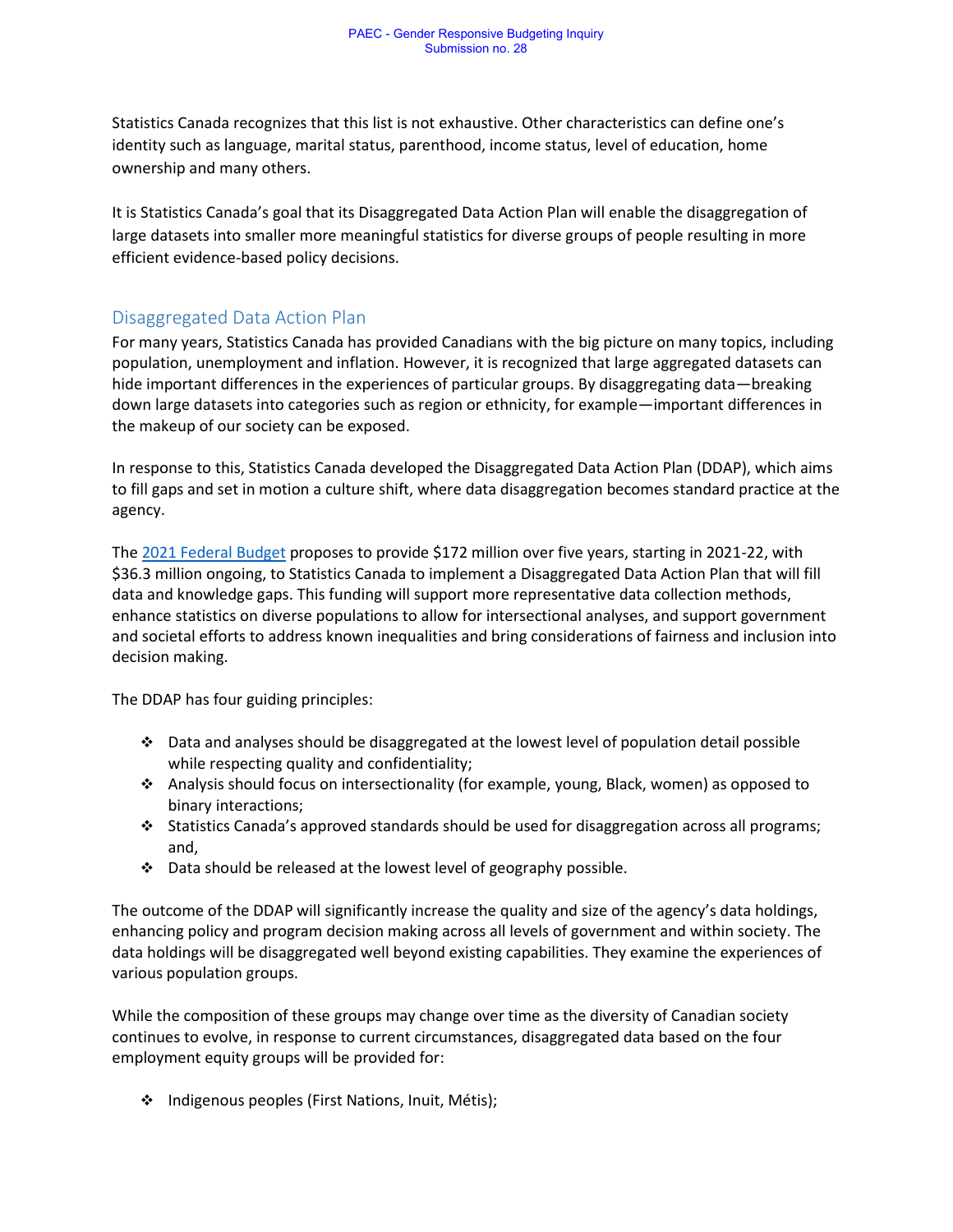- ❖ gender (women, men, gender diverse people);
- ❖ persons designated as visible minorities (various subcategories);
- ❖ persons with disabilities (possibly disaggregated by severity type, standard yet to be finalized ).

Where relevant and possible (based on the subject at hand, data confidentiality, privacy and quality considerations), disaggregation will extend to other groups (for example, sexual orientation, children and youth, seniors, official language, immigrants, low-income Canadians), lower levels of geography (such as, provinces, territories, municipalities, census subdivisions, rural and urban areas, local health regions), and intersections between groups.

The DDAP has several key objectives:

- ❖ reviewing and establishing data standards for diversity (in collaboration with the Treasury Board Secretariat (TBS) where appropriate);
- ❖ enabling the collection of more detailed administrative data following Statistics Canada's disaggregated data standards, and their sharing with Statistics Canada through strong collaboration with partners and stakeholders, including new partnerships and enhanced engagement with key communities;
- ❖ increasing sample size in flagship surveys, such as the Labour Force Survey, the General Social Survey and the Canadian Community Health Survey;
- ❖ using web panels to allow targeted data collection of specific groups;
- $\div$  using existing statistical methods such as modelling and small area estimation; and,
- ❖ developing new technological capabilities and methods.

## 6. Conclusion – Better Data for Better Outcomes

For every Canadian to reach their full potential, properly understanding the circumstances in which people live and the barriers they face is essential. What cannot be measured, also cannot be improved.

Statistics Canada researchers, policy researchers, academia and media have long worked to tell the stories of where and why disparities in our society exist—whether among Canada's First Nations, Métis and Inuit peoples, persons designated as visible minorities, or between men and women. Better disaggregated data will mean that investigative efforts or research projects will have more and better data to analyze.

Inevitably, better data will lead to better evidenced-based decision-making in all steps of the policy cycle, starting with gender responsive budgeting.

## Additional tools and references

[Statistics Canada: Canada's national statistical agency \(statcan.gc.ca\)](https://www.statcan.gc.ca/en/start)